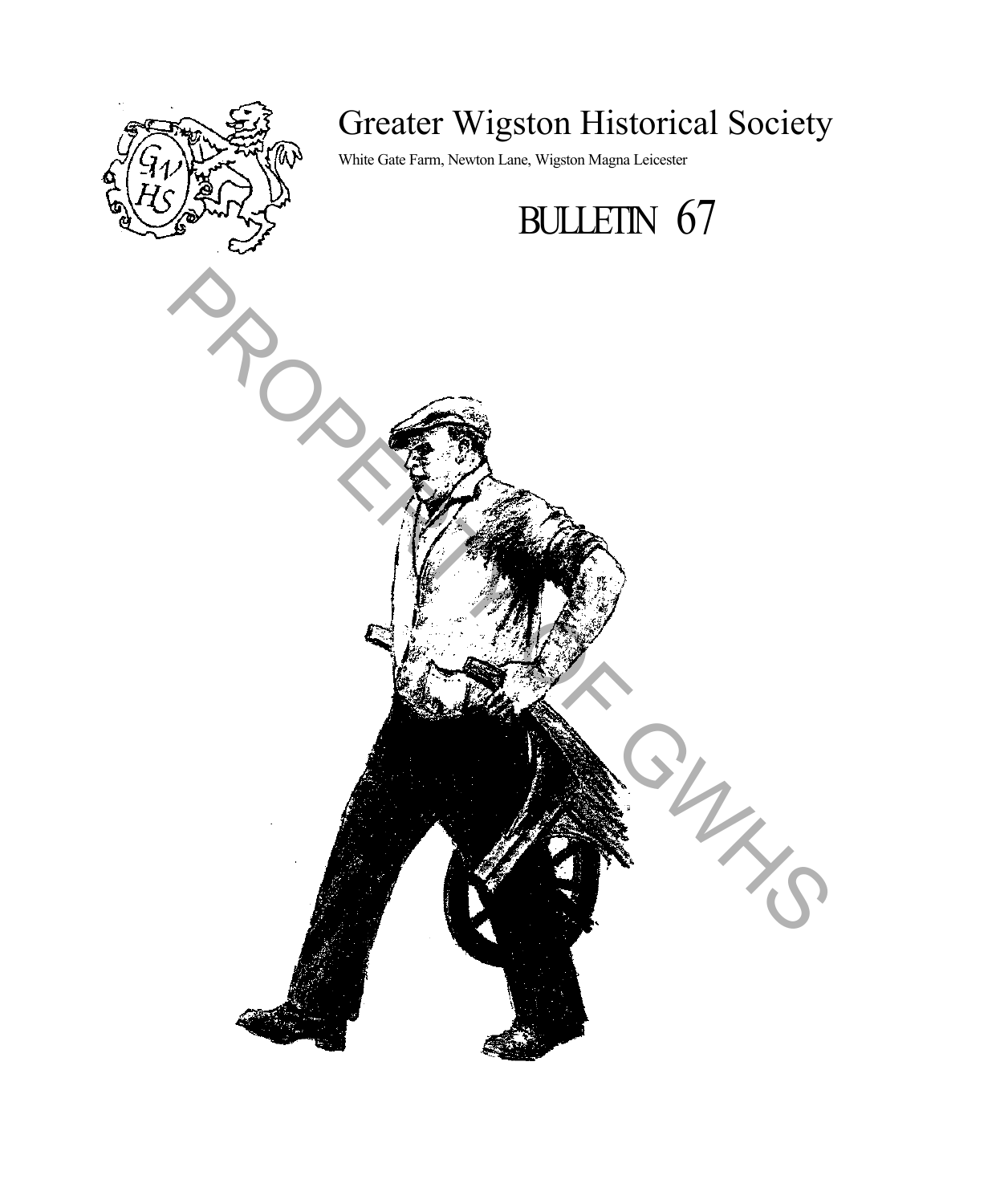# **PROGRAMME OF MEETINGS - OCTOBER 2003 TO FEBRUARY 2004**

#### **Wednesday 15th October 2003**

Enclosure & the Village Labourer 1760/1832 - Mick Rawle (L & R Family Hist Socy) 7.30p.m. U.K. Church Boys' Brigade Rooms.

# **Wednesday 19th November** 2003

The History of the Bicycle - Stuart Warburton & Tony Pickering (Desford Lane Pedallers) 7.30p.m. U.R. Church Boys' Brigade Rooms.

# **Wednesday 17th December 2003**

Christmas Social with quizzes & supper 7.30p.m. U.R. Church Boys' Brigade Rooms.

# **Wednesday 21st January 2004**

Looking for a Black Sheep - Linda Hotchkiss (Lines. R O ) 7.30p.m. U.R. Church Boys' Brigade Rooms.

#### **Wednesday 18th February 2004**

A.G.M. followed by History of the Brocks Hill Millennium Park - Duncan Lucas 7.30p.m. U.R. Church Boys' Brigade Rooms.

# **FRONT COVER**

Jim Colver's drawing for the cover this time features a market trader. He is shown purposefully striding along pulling the sort of hand cart commonly used for moving and displaying stock. We died Stay (Britished three cases are can be referred to the Bullion's Chapter Chemical Chemical Chemical Chemical Chemical Chemical Chemical Chemical Chemical Chemical Chemical Chemical Chemical Chemical Chemical Chemic

\* \* \* \* \* \* \* \* \* \* \* \* \* \* \* \* \* \* \* \* \* \* \* \* \* \* \* \* \* \* \* \* \* \* \* \* \*

The Bulletin is published three times a year on 1st February, June and October. Articles etc. (which are always welcome) should be submitted to the editor three clear weeks before the publication date please.

Editor: Tricia Berry, 7 Wensleydale Road, Wigston.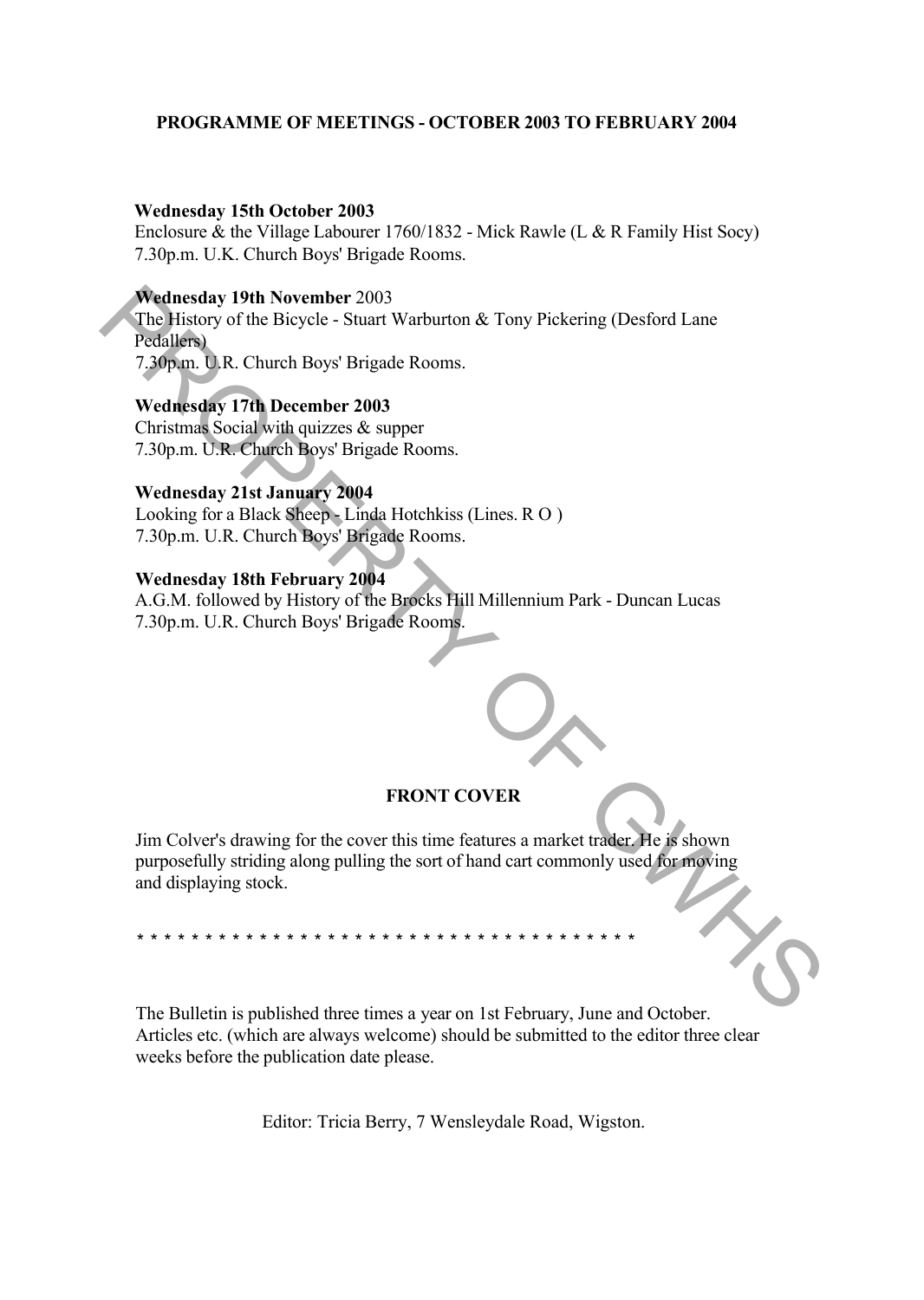#### **JUNE MEETING**

Our second summer outing was to the interesting villages of Appleby Magna and Parva. We duly arrived at St. Michael's Church where a guided tour had been booked to include mention of the adjacent medieval manor house and almshouses, but such was not to be the case! Another group who were apparently expected on a different night had beaten us to it and the sole guide seemed overwhelmed and quite unwilling to do anything for us except point out some printed leaflets and answer the odd specific question to anyone who managed to get his attention.

This disappointment was more than compensated for when we arrived at our next destination, the Old Grammar School (now Sir John Moore's C of E Primary School). This beautiful old building has to be one of the most spectacular primary schools in the country. It is currently undergoing massive change to develop and make better use of the facilities with the aim of securing an income for future maintenance. A charitable trust has been established, with lottery money and other sponsorship obtained, and more sought. There is a requirement that  $£50,000$  should be raised locally, so fund raising is a high priority. The aim is to repair the buildings and landscape the grounds to English Heritage standards, refurbish the school, create for rental residential accommodation from the old teachers' quarters, open a heritage and interpretation centre within the Trustees Room and dormitories which will be set out as they would have been in 1750 and feature displays on the history of the property and famous people associated with it, convert the stables into an education and internet centre and provide a community room and office space. **The distance of the managed to get his attention.**<br> **This dissippointment** was more than compensated for when we arrived at our next<br>
distinguished the Old Grammar School (now Sir John Moore's C of E Primary schools).<br>
T

We gathered for an initial talk by the administrator, Deena Morris, who confirmed we were the very first group of proper visitors to the project. She told us the founder of the school Sir John Moore 1620-1702 was brought up in Appleby where his family owned the manor. He became a grocer and merchant and increased his fortune further by investing in the East India Company. He was knighted in 1672 and became Lord Mayor of London in 1681. The school was his way of putting something back into his native place.

His friend Sir Christopher Wren prepared the original plans which still survive at Oxford University. Work started in 1691 under one of Wren's church carpenters, Thomas Woodstock, but when he died a local man, Sir William Wilson, took over and completed in 1697 having made many changes, supposedly with Wren's approval. A strong bond with the family remains to this day as Peter Moore, descendant of Sir John, is currently chairman of the Trustees.

Our tour took in:- the original school hall complete with statue of Sir John and childish carvings of past pupils in the wooden panels, the school bell dating from 1585 and 17th century clock mechanism, dormitories as designed and last used at the beginning of the 20th century, Trustees room with original furniture including the first school chest (which needs 3 different keys to open it!), the first modern flat conversion (with Mike Forryan, saucepan in hand, offering to cook supper) and spectacular surrounding views from the roof.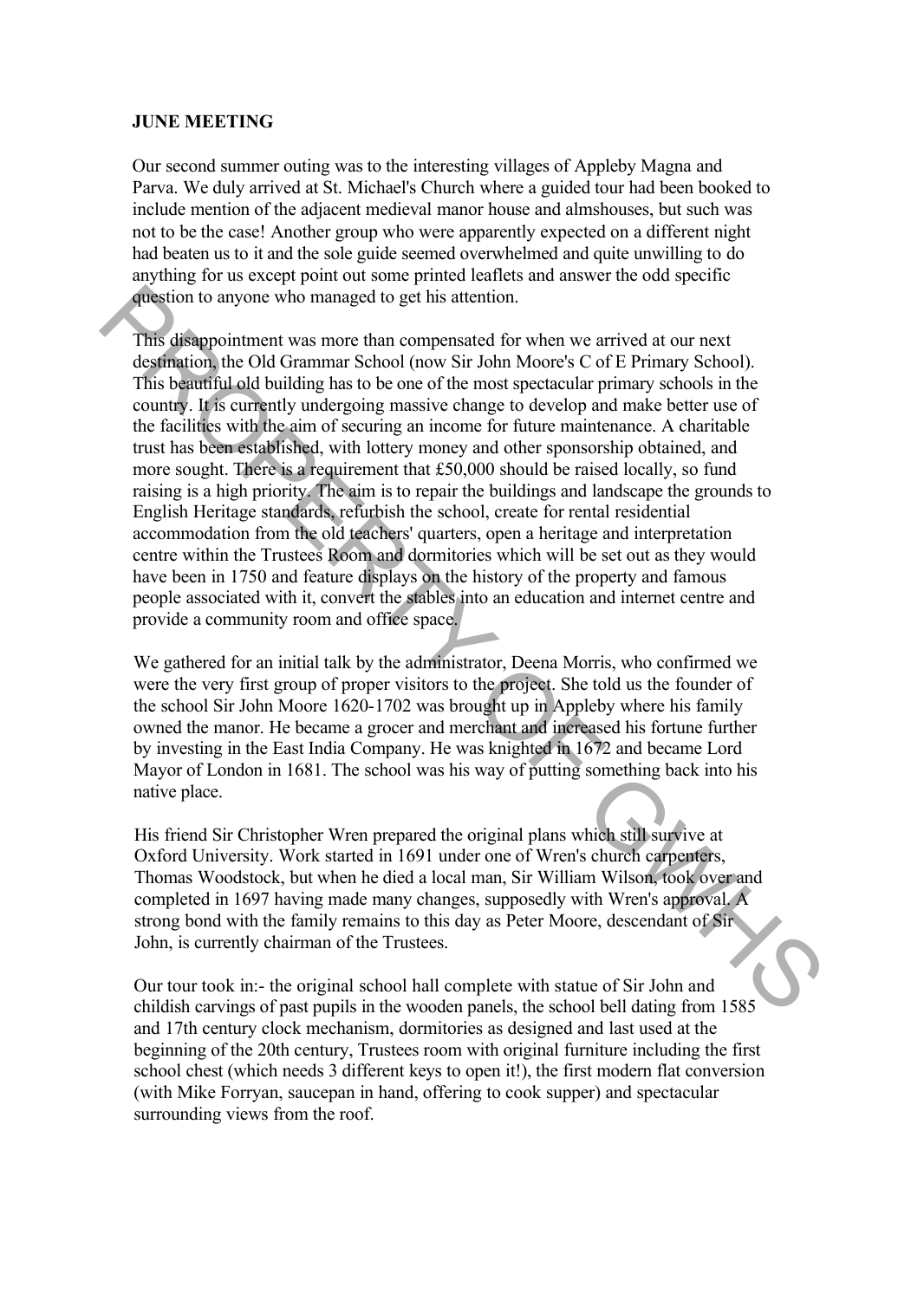A truly fascinating evening with many members planning a return visit as the project develops.

# **AUGUST MEETING**

This month we completed our round of visits to the old medieval churches of Leicester with the Cathedral church of St. Martins.

We were warmly welcomed by Canon Barry Naylor who then introduced one of the local Blue Badge Guides Virginia Wright. Her expert knowledge and easy style made for a most enjoyable and enlightening evening. She began by expaining the dedication. St. Martin was a Roman Army Officer who became a Christian. He later settled in Tours, France which like Britain was then part of the Roman Empire. He became a charismatic leader and was much admired in Roman Britian. He died in AD397. Because of this dedication it is thought likely there would have been an earlier church on the site built soon after his death. We were warmly welcomed by Camon Barry Naylor who then introduced one of the localized that Barlor and the form and the properties of the form and the form of the form of the form of the some Apple Tours Prince which like

Parts of the present building date from the 13th century as do the Sedilia and Piscina, but much more including the tower and spire were rebuilt in the 1860s. It was constituted a Cathedral in 1927 being selected because it had always been the civic church situated next to the Guildhall. Because there was still need of a church for parish use St. Dunstan's Chapel was designated for this purpose.

St. Katharine's Chapel has many fine monuments to the Herrick family including Abigail Swift nee Herrick, the mother of Jonathan. It was restored in 1928 by the American branch of that family. The Lady Chapel was where wills were once proved and contains a memorial to Aid. Newton founder of the school which until recently bore his name. St. George's Regimental Chapel is dedicated to the 17th Regiment of Foot, later the Leicestershire Regiment, 1688-1964. Here there are many symbolic flags commemorating battle successes and handsome embroidered kneelers.

A notable slab in the chancel floor was commissioned in 1980 in memory of King Richard HI who was initially buried in the Greyfriars Church in 1485 and for whom no memorial existed in Leicester. Our visit being on 20th August fell the day before the anniversary of his death at the Battle of Bosworth and our guide mentioned that the following day there would be flowers placed there by the Richard EH Society.

Having enjoyed light refreshments and a most interesting tour, the chairman, Edna Taylor, thanked Virginia and Canon Naylor very much for a lovely evening.

# **SEPTEMBER MEETING**

The Autumn programme commenced on a beautiful warm evening when we sat in summer cloths with the rear doors wide open but to the accompaniment of fireworks! Peter Liddle, Leicestershire County Council Head of Archaeology, made a welcome return visit to talk on Roman Leicestershire.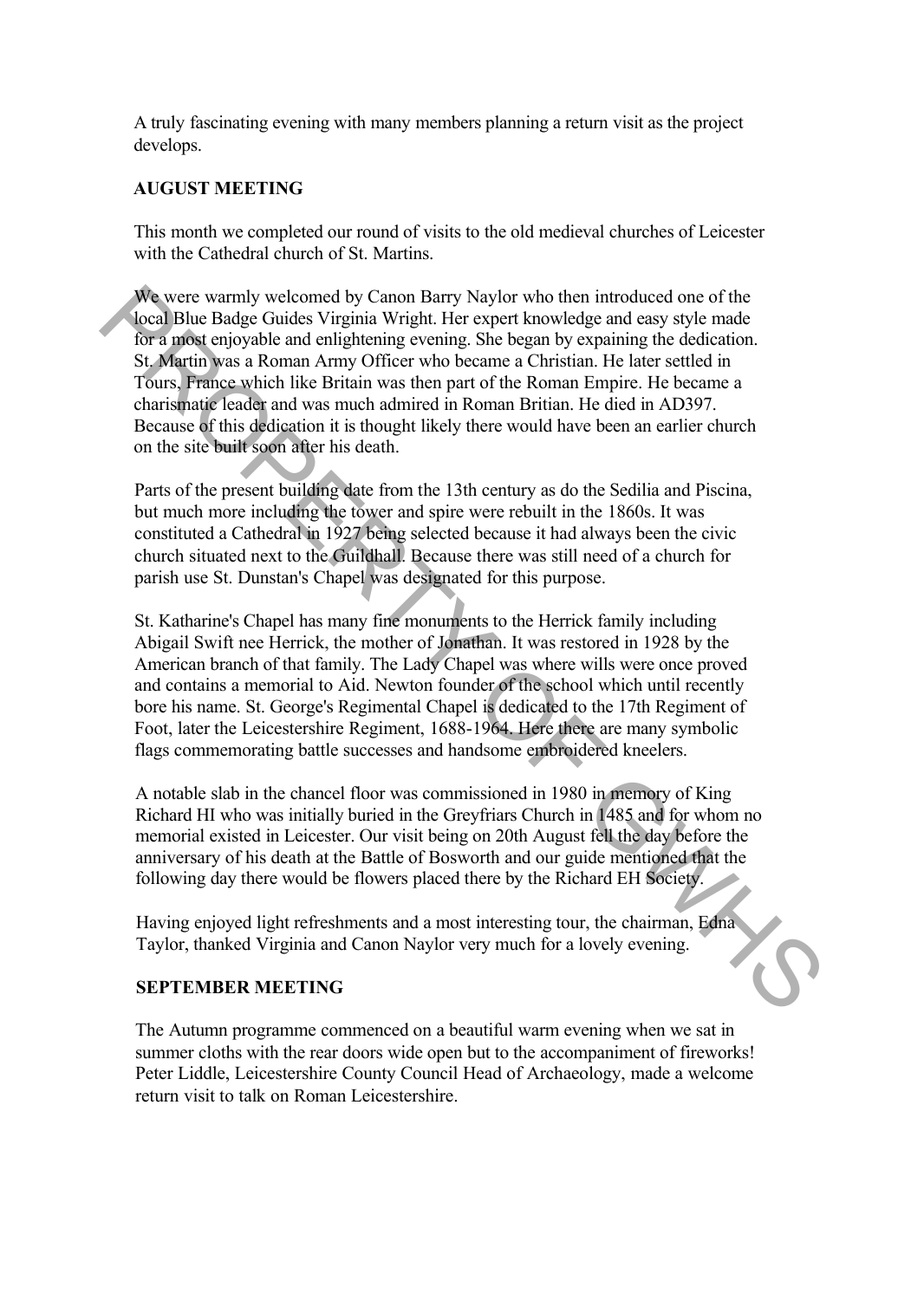He commenced by noting evidence of pre-Roman habitation in the county, the Iron Age forts at Breedon-on-the-Hill, Borough Hill and at Ratby, the discovery in many locations of stone querns used for grinding corn and no less than thirteen hoards of coins, most notably the recently discovered one near Market Harborough. This latter is of major importance and has caused some previous theories to be re-examined. It is believed to be a site of religious sacrifice because close to the coins were many animal remains which had been discarded in chunks rather than just scattered as bones from a clean carcase. Also a high quality Roman helmet thought to pre-date the invasion and to have been brought to England by a native who had fought for the Roman Army.

Evidence of the Roman occupation has been discovered in many areas. In Leicester there is the notable Jewry Wall, the Black Friar's Mosaic found under the Great Central Station and more tessellated pavement during excavations in 1850 of the Cherry Orchard belonging to Dannets HalL Numerous coins, pottery, burials, animal bones and foundations of buildings and walls have and still are being discovered as new sites are cleared and become available for excavation prior to rebuilding.

In the county remains include tile and pottery kilns and a classical temple at Ibstock, a Roman well in a quarry at Goadby Marwood and iron melting at Medbourne. Many of these settlements have first been pinpointed by aerial archaeology, when the outline of former buildings, roads and ditches can be seem as crop marks not apparent on the ground. Former WWII pilot Jim Pickering who has archaeological connections spent many years flying over the county photographing and recording his discoveries on a voluntary basis. Now that he has had to retire such surveys are sadly mostly beyond the council's budget. To have been brought to England by a native who had fought for the Roman Army.<br>
Evaluate of the Roman occupation has been discovered in many areas. In Leicester<br>
that Schrid Station and more test-liated Parement during ex

After some questions and discussion, the chairman, Edna Taylor thanked Peter for sharing with us his immence knowledge and enthusiasm in such an entertaining way.

\* \* \* \* \* \* \* \* \* \* \* \* \* \* \* \* \* \* \* \* \* \* \* \* \* \* \* \* \* \* \* \* \* \* \* \* \* \* \* \* \* \* \* \* \*

#### **OBITUARY**

Very sadly we have to report the loss of two members since publication of the last Bulletin. Eleanor Armitage died on 23rd May and her husband Michael some two and a half months later on 9th August. Their deaths coming so close together and only a short time after their move to a bungalow at Oadby came as a great shock to all. They had been members of the Society since about 1994.

Michael was connected on his mother's side to the Wigston Pochin family one of whom was his direct ancestor Robert who started the ironmongery shop. He himself trained as a Chartered Accountant and after war service in the Blues and Royals spent his working life at Goodwin Barsby the quarry plant and heavy engineering company also a Pochin enterprise.

They had lived at St. Wolstan's House since 1955 and in the early days often hosted events for the Magna Sword Club. Eleanor worked as a doctor's receptionist. In 1960s she was a founder member and Chairman of the Wigston Ladies Luncheon Club. I have 'inherited' her scrapbook of press cuttings if anyone would like to look at them.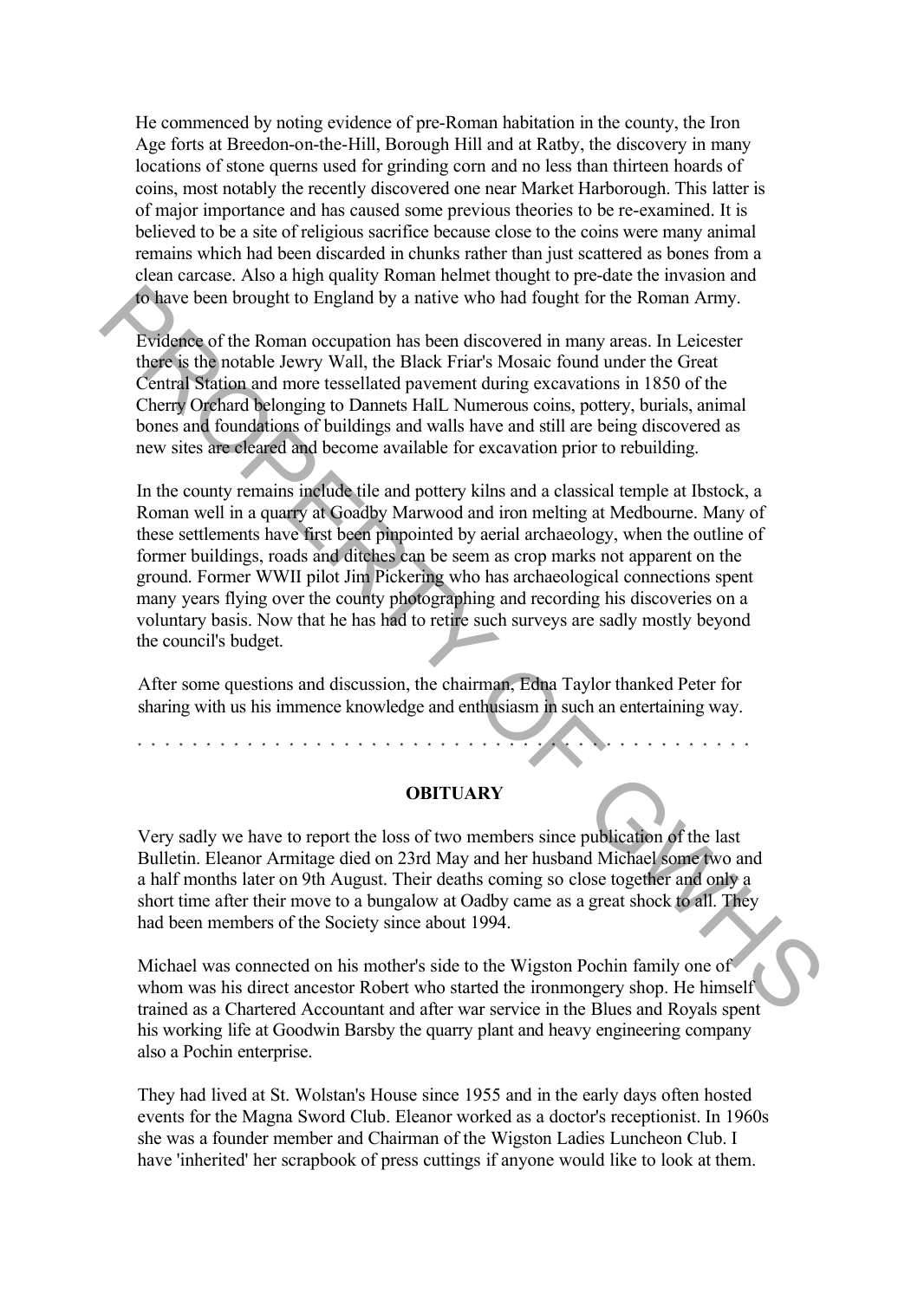#### **EXHIBITION - 2004**

Duncan Lucas and Alan Kind are planning to hold an exhibition of paintings of the Wigston area by local artists during Heritage Week in September 2004 at the Record Office. This celebration of their work will be accompanied by biographical details of the artists. They would be very pleased to hear of any examples which members may know of for possible inclusion in the event.

#### **THE LANCASTER CRASH**

On Monday 4th February 1946 a Lancaster Bomber dived from the sky and crashed into a ploughed field in Wigston just yards to the rear of properties on Long Street/Leicester Road and Aylestone Lane. Those over a certain age who were in the village at the time remember it very clearly while those a touch younger, or later arrivals, have mostly heard at least something about it. It was the subject of an article and follow up in the "Mr. Leicester' page of the Mercury recently, but some of the contributors' statements differed, it was time to take a closer look.

Although the war was over things had not as yet returned to normal. Many men remained on overseas duty in the armed forces, prisoners of war were still around working on the land etc. Allied aircrews were flying from operational Royal Air Force bases, the National Fire Service established to deal with the fires and devastation of bombing raids had not been disbanded and of course there was rationing.

The ill fated bomber number Al PA269 was being flown by airmen of 300 Polish Squadron, RAF. It took off from its base at Faldingworth, Lines, on a routine cross country training exercise. On board was Wing Commander R. Sulinski DSO. DFC, pilot, age 37, Flight Officer W. Jedrzejczyk, navigator, age 30, Flight Officer C. Sulgut, air gunner, age 27, Warrant Officer W. Brzezinski, wireless operator, age 27, Warrant Officer M. Szwandt, air bomber, age 28 and Flight Sergeant F. Mikula, flight engineer, age 25. They first of all headed north in the direction of Scunthorpe then turned due south towards Leicester. One hour, twenty minutes into the flight when about 4 miles south of Leicester in the vicinity of Wigston they encountered terrible problems. **THE LANCASTER CRASH**<br>
THE LANCASTER CRASH<br>
On Monday 4th February 1946 a Lancaster Bomber dived from the sky and crashed<br>
into a plogical che first procedure and the lost of the race of properties on Long<br>
street Leges t

Local Newspapers take up the story :- **Leicester Mercury 4/2/1946**

# **BOMBER CRASHES AT WIGSTON: HOUSES DAMAGED**

*Believed to have been struck by lightening, a RAF Lancaster crashed inflames in a field in Aylestone Lane this afternoon. It fell behind The Beeches [Beech House] the home of Mrs. J A Broughton, -widow of a former hosiery manufacturer andJP. Explosions blew the plane to pieces and the house was severely damaged as fragments hurtled around it. There -were no survivors, eye-witnesses think that the pilot, who dived out of the clouds, feared he would hit the centre of Wigston, and made a steep turn with his plane ablaze. When the plane went up in explosions damage was done to many houses. Some roofs were damaged, but it was windows that*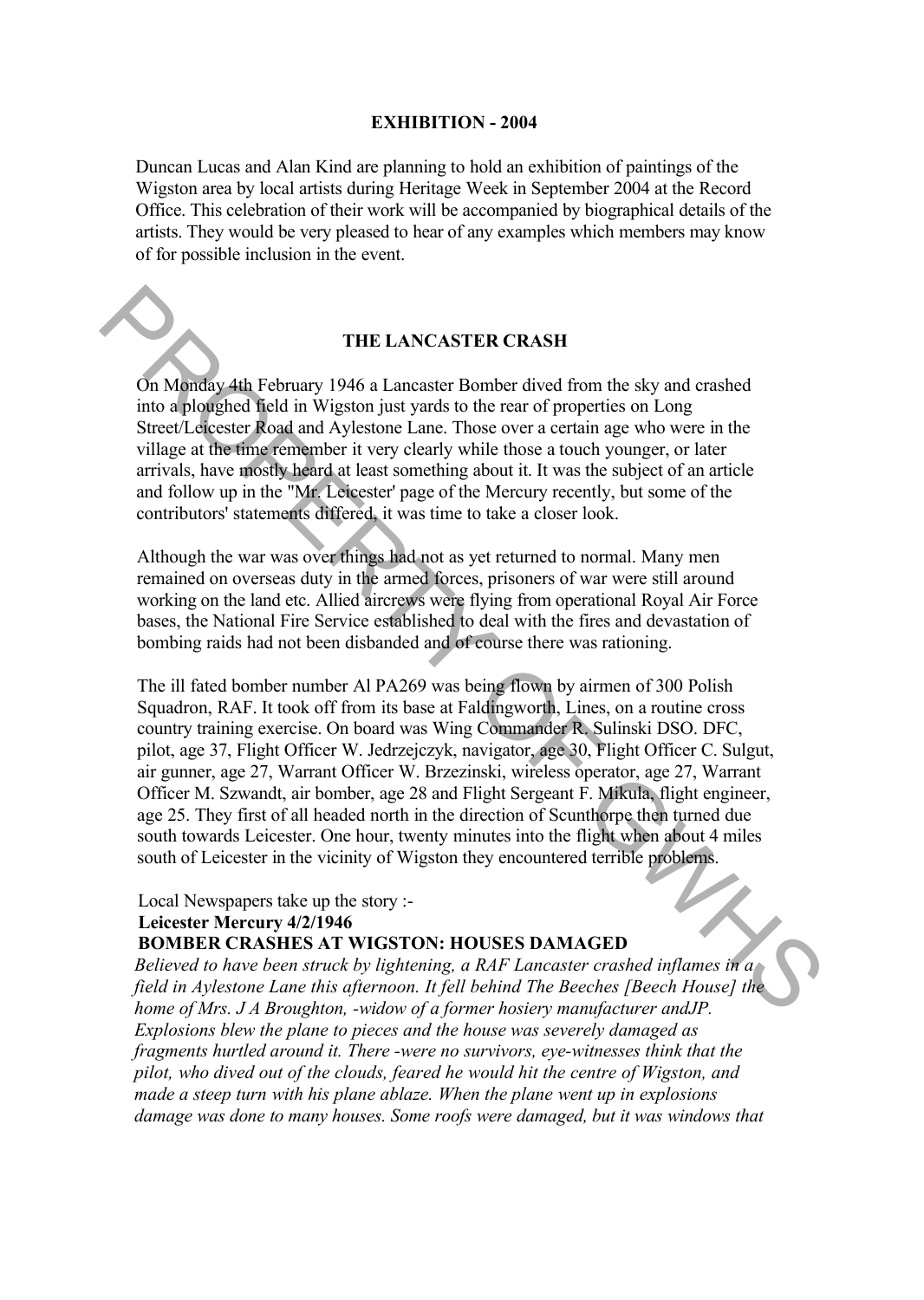*suffered chiefly....Mr. Robinson of Bulls Head Street in an interview with a Leicester Mercury representative said that following a heavy flash of lightening he saw a four engine bomber come out of the clouds in a power dive. The pilot evidently saw he had no chance, but obviously feared he would hit the centre ofWigston. He did a steep turn with his plane all aglow. Finally he succeeded in diving into a ploughed field at the back ofWigston Long Street schools. Explosions followed and the windows in the vicinity were shattered. Mrs. Broughton who was badly shaken, told a Leicester Mercury reporter "I was sitting in my kitchen when I heard a deafening roar, and the whole house shook. I thought the plane must have crashed on top of the house, but apparently only bits of the plane struck it. Every room in the house has suffered damage and the ceilings are ruined." When a Leicester Mercury reporter arrived on the scene four fire engines of Leicester NFS were fighting the blaze which they had confined to what must have been the main half of the plane's fusilage, which lay in an eight foot crater and was burning furiously. In the garden of Mrs. Broughton's house the tyre of one of the huge landing wheels was also consumed by flames. Mr. WE Rowley, 16 Coronation Avenue, formerly in the RAF was the first man to arrive at the scene. He said "I heard a terrible roar. Looking up I saw a large four engined bomber, hurtling to the ground, a mass of flames. It was an awful sight. Just before I saw the plane, there was a vivid flash of lightening." The Leicester NFS made an almost incredibly fast journey to the scene of the tragedy. They connected their hoses to nearby hydrants, and ran them over muddy ground to the blazing fuselage. By this time the aeroplane was completely destroyed apart from a few odd parts, which were scattered together with torn sections of the mainplanes and fuselage over adjoining roads, in people's gardens, and were even lodged in the bare branches of trees. Miss Jean Knight, la, Gladstone Street, an assistant in a nearby stores, said the roar of the plane attracted her to the shop window when she saw it flying very low. "Suddenly" she said, "there was a dazzling flash of forked lightening and the plane flashed into a red burning mass. "A new angle to the crash is supplied by Mr. Kenneth Woodward who lives with his father and mother Mr. & Mrs. F Woodward, next door to The Beeches [sic]. Mr. K Woodward said "I was walking into the house when I heard the roar of a low flying plane. It shot into view coming from the direction apparently of Oadby. Suddenly it banked at a very steep angle, and seemed to be coming straight at me. I ran for shelter by the side of the house. A few seconds later there was a deafening explosion." Mr F Woodward, his father, said he and his wife with their 2 sons and 3 daughters were sitting down to lunch when they heard the low flying plane. The whole house shook, and the roof and the scullery, which is an outbuilding, were partly demolished....* **Leicester Evening Mail 4/2/1946 PLANE EXPLODES OVER WIGSTON** IN **STORM** s suppose house shoot. Hought the plane must have extaked on top of the house but the plane structure in the course of the house of the following properties of different and the cellings are nuined. "When a Letester Mercu

*....part of the plane crashed into the roof of a Midland Red bus, injuring a passenger. Two eve-witnesses were Mr. R Swann of Kingston Avenue and Mr. W G Maurice of Granville Road who were waiting for a bus.... "We saw a plane, a four engined bomber it looked like, pass overflying low. Just after there was a terrific flash, a bang, and then a crash. The whole district, which was very dark because of the storm clouds, was lit up by a flash of flame as vivid as the sheets of lightening which had preceded the crash. "All witnesses agree that the plane....appeared like a ball of fire before the explosion, above Bell Street. The pilot avoided the W M Modern School by less than 10 feet. It broke into fragments many of which crashed on the residence of Mr. Josiah Hincks, solicitor, Aylestone Lane, the roof of which was badly damaged.*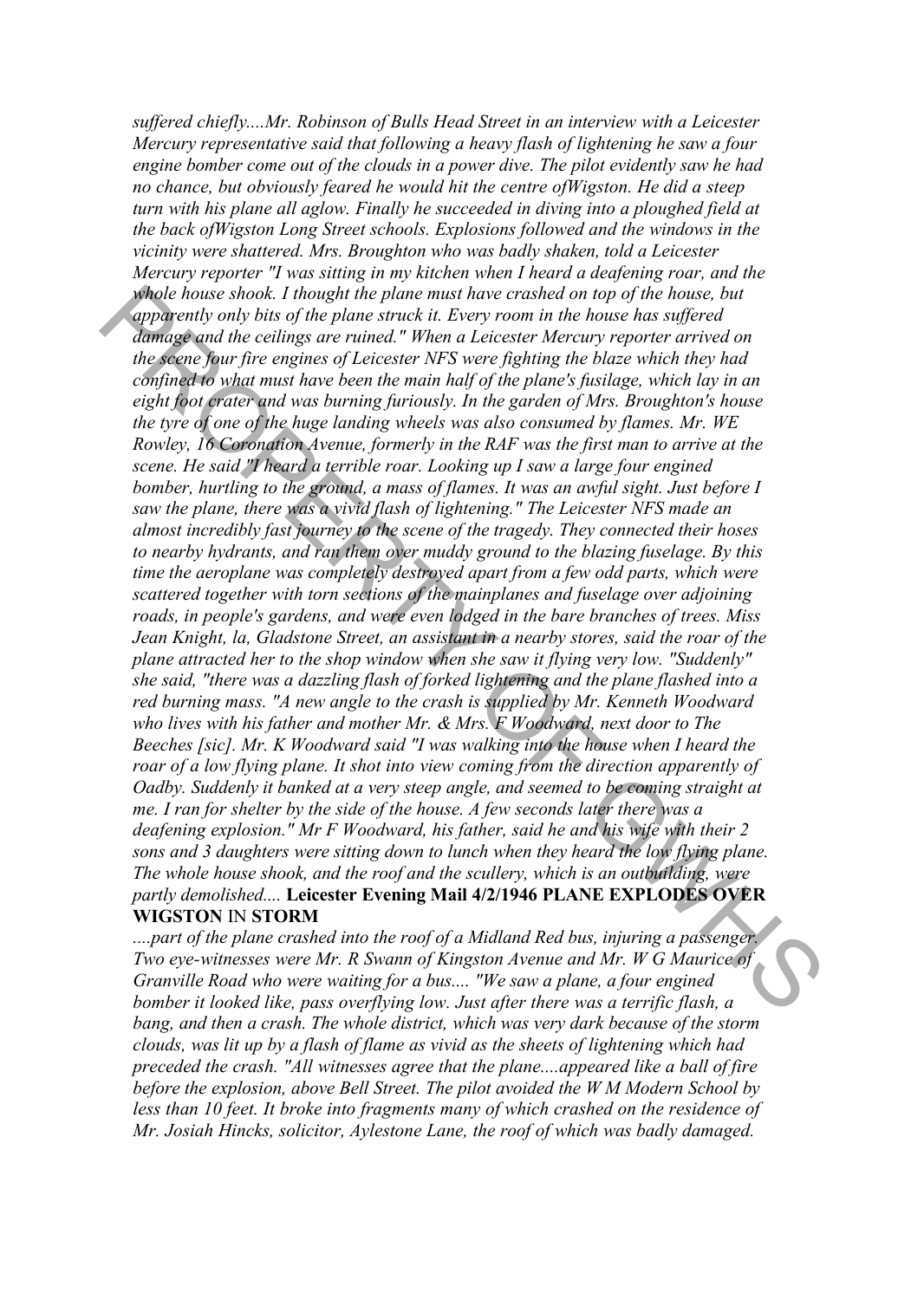*The bulk of the plane however continued across the road to crash in afield at the back of the house of Mrs. J A Broughton, Aylestone Lane. The roof of her house was severely damaged and her garden received much of the broken plane. There was no apparent attempt by the crew to bale out, parachutes however, landed on trees and house roofs in the vicinity so that the crew must have been thrust by the explosion from the blazing fuselage before it buried itself in the field. Mrs. Broughton, whose house was badly damaged is prostrated by her experience but a number of neighbours including the Rev. Bebb, the Methodist Minister, were quickly on the scene to render what help they could.... A number of council employees had the grim task of gathering the human remains from trees and house tops. Aylestone Lane over which the plane exploded presented a scene of destruction with debris from the machine scattered all over.... One of the engines fell at the back of Mrs. Broughton's house....Part of the kitchen of Mr. Woodward's house was blown in by the blast, and Mrs. Woodward....was cut by flying glass. She told the Evening Mail "We heard the roar of the explosion and then things seemed to befalling all around us. The body of one of the crew fell into this garden"....Mrs. Jebbett, of Aylestone Lane said "I was in a bedroom when there was a flash of lightening followed by the roar of an explosion and bits began to fall everywhere. Part of the machine just missed the front of the house, but another piece fell on the roof at the back and set fire to it. Neighbours came in with a stirrup pump and we managed to put it out"....Among the injured was Mrs. Ada Smith of Aylestone Lane, who hurt her wrist when the blast blew her down the cellar steps. Ex P.C. Jones' house was hit and one of the bodies fell into his conservatory.... A dramatic story of the escape of 80 school children was told by Mr. Robert Kind headmaster ofWM Modern School [now the Record Office J. "Eighty children were staying to dinner at school....we had just shepherded them into school to avoid a sudden shower at about 1.20p.m. when we saw a flash and heard the explosion. Apparently the plane caught fire over Wigston Magna LMS Station and circled round for a place to land. He passed the church and went overhead not six feet above the roof of the Modern School. The pilot appeared to be making an effort to*  land on the school playing field which has been ploughed up during the war. The *explosion occured long before he touched down however and the schoolyard was littered with debris flung violently from the exploding aircraft. That shower of rain was a miracle for those 80 children." Mud and stones were flung 2 00 yards from the field by the impact of the landing wreck.* **Leicester Evening Mail -5/2/1946 100 HOUSES DAMAGED BY WIGSTON AIR CRASH** *Over 100 houses were damaged by the crash....yesterday. 30 of these are houses the property of Wigston Urban Council, in the Kings Drive area. Mr. WH Gunning clerk to the council told the Evening Mail that a comprehensive survey of the houses damaged is being made today. "I am myself going to find out officially who is responsible to meet the cost of repairs" he said.... "whether the repairs will be met out of the War Damage contribution or direct by the Air Ministry"....One house alone Homefield, Aylestone*  Lane, the residence of Mr. Josiah Hincks....was damaged to the extent of £700 and *that is not as serious as The Beeches [sic] opposite. It now appears that the plane narrowly missed.... the Central Avenue day nursery school....there were 40 children there at the time....when the bomber crashed not 30 yards away they were terrified. No inquest is expected to be held on the crew.... because this was an operational flight. Under these conditions a RAF court of* what help they could...... A momet of countert enployees had the grim task of gambering the primary remains from trees and house tops. Ayiestsone Lane over which the plane<br>exploded presented a scene of destruction with de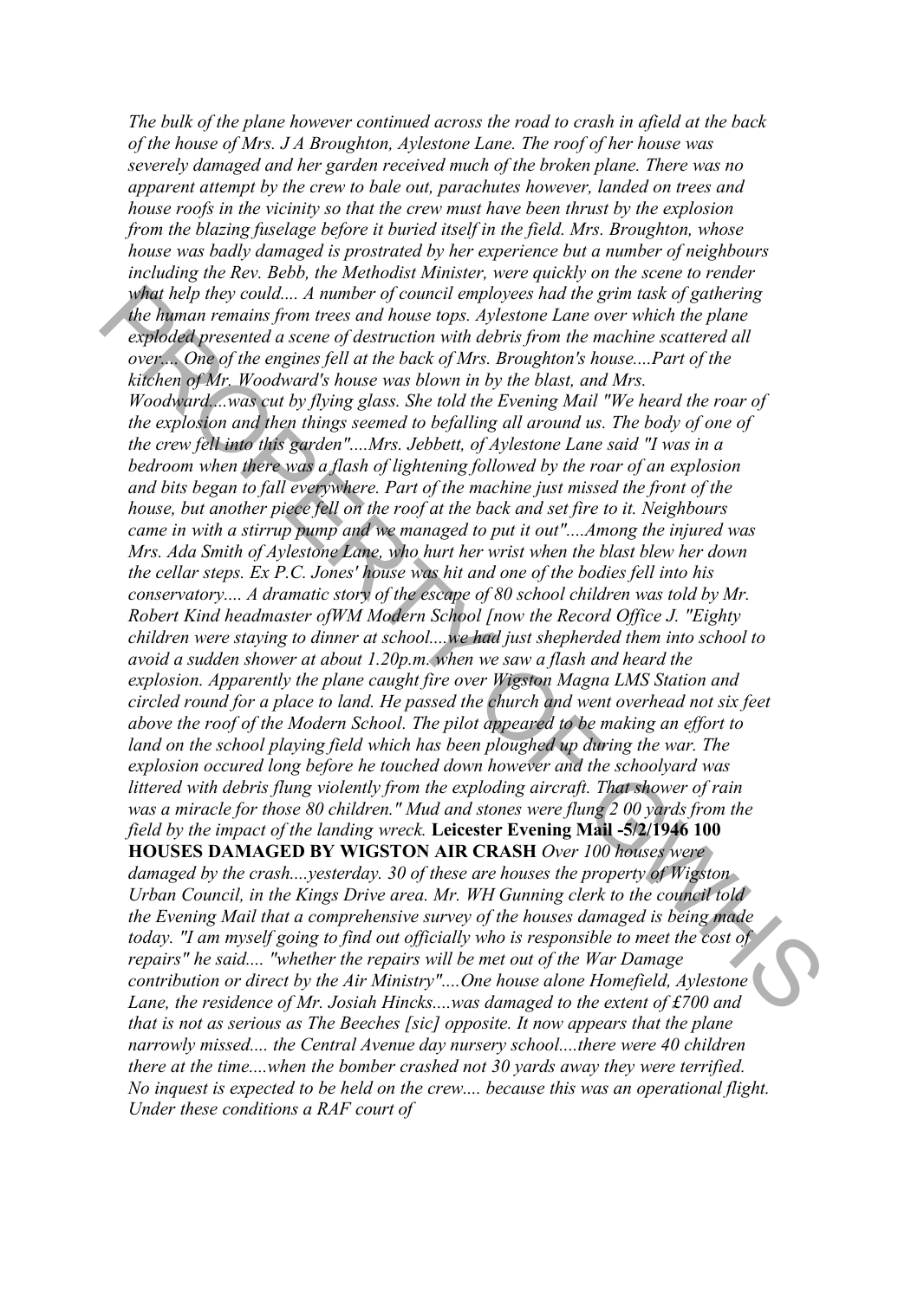*enquiry is held.... W/Com Sulinski....took over as a last minute substitute for another pilot.*

# **Leicester Evening Mail - 6/2/1946**

#### **AIR CRASH DAMAGE CLAIMS: WIGSTON MOVE**

*At Wigston Urban Council meeting last night....the Council endorsed the action to deal with the emergency taken by the clerk, the surveyor and cemetery superintendent. The chairman Mr. E HRawson made special mention of the work performed....by the latter, Mr. A J Brown, whom he thanked in the name of the Council. Mr. W H Gunning reported the surveyor, Mr. GFStacey, had immediately arranged for first-aid repair to the damaged houses. He had surveyed 80 damaged properties already of which 38 belonged to the Council. He had arranged for supplies of slates and had set on the Council's own workmen and local builders. Where householders had set on builders themselves he had told them to carry on. He could not state...the procedure for claiming for the damage but the Air Ministry would without doubt be responsible. The Council decided to offer their services to the Ministry to act as agents in dealing with claims for damage. The six bodies were taken to the Council's mortuary in Newgate End and removed from Wigston the same evening by the RAF..... Mr. R Kind said "So far as the Modern School is concerned, I am still wondering how we got away with it. As the youngsters got in and the door was shut a chunk of the plane came against the door, and there was not a square yard of the playground which was not covered with debris or bodies. One youngster had a slight cut on the hand. Two girls standing against the wall could not move out of the way when this thing hurtled to them. Their legs could not carry them"... The Council stood in silence as a tribute to the crew....*

**EYE WITNESS ACCOUNT FROM DISPLAY - MISS IM Sharp** *"I was a senior nurse on sleep duty in the big room of the day nursery. I was with a student and our meal break was due at 1.30p.m. The student had asked if I knew what we were having that day. I had said she had only 10 minutes before she would find out. As the weather had turned bad I was going round shutting the windows. Some of the children were frightened of the thunder as they had been in air raids as babies and did not like loud noises. As I was shutting the windows I saw a plane, seconds before it hit the ground, it was at a steep angle, nose down, only the cockpit was clear of the flames. The time must have been about 1.20p.m. I told the student to stay where she was and I went towards the staff room to get help. Matron told me to get the babies in as some were outside in their prams. I remember going by the office with a baby in each arm and hearing matron saying 'SEND THE LOT'. She had rung 999. When all the children were under cover she sent some of the staff to see if we could find anyone alive. Also to try to stop the fire from coming towards the nursery. I remember seeing a close friend of my father Mr. Brewin, a joiner and undertaker, and his staff running up the nursery drive to help. They werefollowd by some German prisoners of war and guards who could not have been more helpful. I was looking for survivors, fire bucket in hand, surrounded by fire when a German came up to me, took the bucket and dumped the water on some exploding material. He then led me back to the nursery as the fire brigade had arrived. He asked me if the 'kinder' was safe the best way he could. After that I remember we had a great number of very upset mothers arriving as they had heard all sorts of stories as to what had happened. I made endless cups of tea for them. I do not remember getting a meal break that day. I also got very wet whilst looking for survivors. The police kept on wanting cardboard boxes and they took all* Given the party expored the surveyor. Mr. GFStace, had immediately arranged for  $G$  are the surveyor of the surveyor of the surveyor of the surveyor of the surveyor of the surveyor of the surveyor of the surveyor of state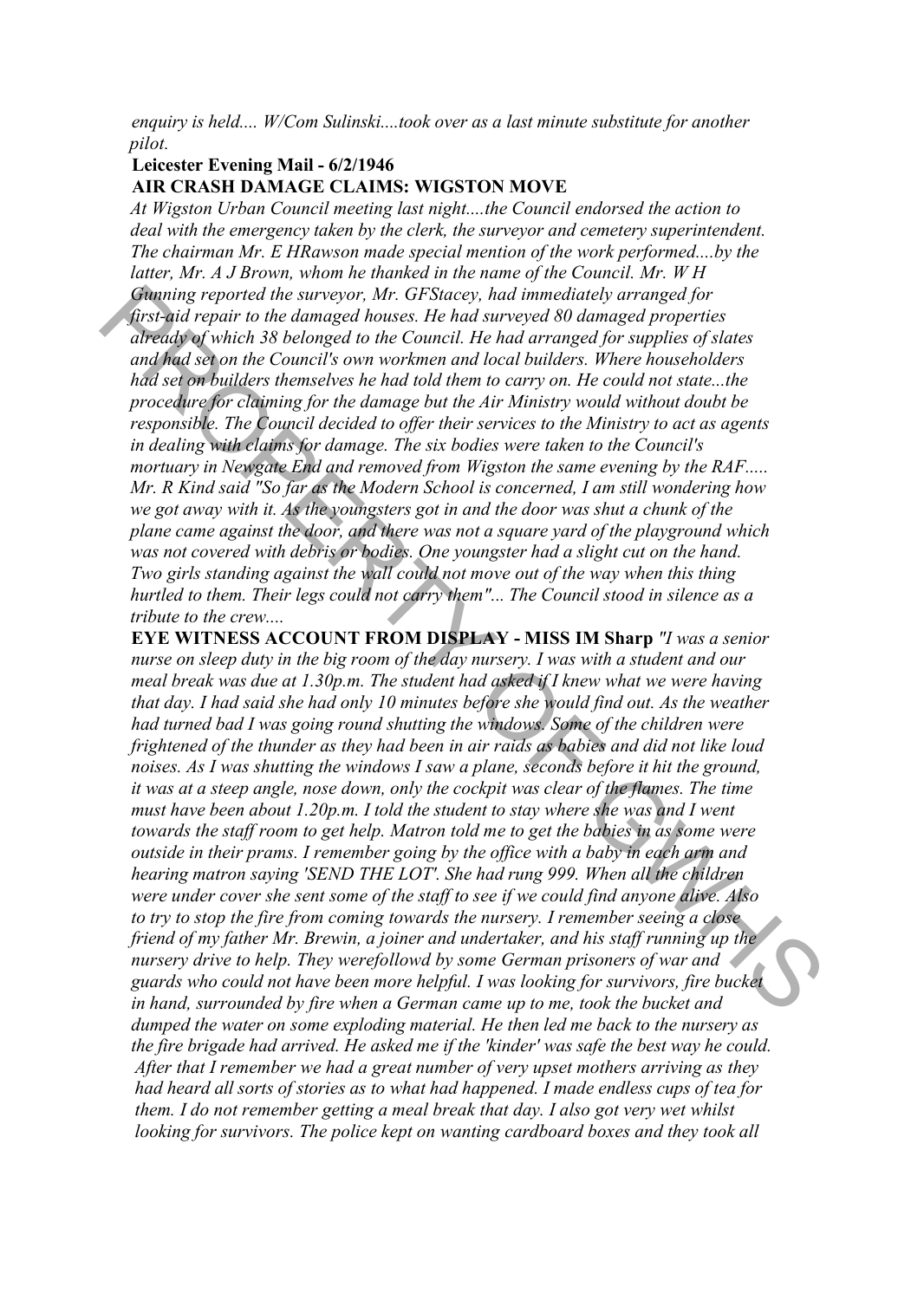*that -we had. The children's toys were piled up all over the place. The recovery crew were also Polish with not very much English. We put one of the children's blackboards in the hall so that they could draw whatever it was they wanted. We also boiled their kettles for hot drinks. I have never liked to hear a plane in a thunderstorm since and I always move away from windows. I must have been about 18 years old at the time and I am now a pensioner but I have never forgotten that day."* **EYE WITNESS ACCOUNT FROM DISPLAY - MYRA DOWNES** *"My* 

*recollection of February 4th 1946 is really one of horror.... it was dinner time....having spent it at home [in Moat Street] I was on my way back to afternoon school, in a thunderstorm. I walked along Long Street and could hear an aeroplane approaching from behind me. I thought at the time 'goodness it seems very low in the sky' and as it got level with me I could indeed see that it was. Larger than any plane that I had ever seen before and for a nine year old it was a sight never to be forgotten. As I got nearly to the Magna Cinema, (I will just mention that my father, Jack Barnes, was the commissionaire there when this cinema opened in 1934 and was employed there until he retired with glaucoma in 1965) I could see the plane was heading towards the tower on top of the Co-operative Society building across the*  road. It did in fact hit this and then went down in the field behind Beech House in *Aylestone Lane. The flames rose high into the sky and then thick black smoke. By this time I was screaming and crying, my finger nails going into the mortar between the bricks of a house near the cinema. I cannot remember how long I was there but I do remember going straight to school to see other children bringing in pieces of aeroplane glass. The headmaster, Mr. Herrick, ordered them all to take it back to the field. Whether they did or not I do not remember. Apparently the children going to the infant school in Bell Street had a different story to tell. The window of the Co-op grocery store was blown out, all the oranges, apples etc. rolled into the street and they had a great time picking them up. For me, it was a day I will never forget and even now, and my grandchildren will confirm this, I am terrified when there is a thunderstorm. Whatever time of day one occurs I find myself reliving the horror of that day. I can see the approach of the aircraft, hining the tower and going down in a mass of flames. I have always thought of the Polish airmen who were on board and feel so sad."* **Final.** Anoming spent it at home [in Mota Street] I was on my way back to afternoon the stay and the during the stay and the stay and the stay and the stay and the stay and the stay in the stay and the stay is the stay o

Mrs. J A Broughtoris youngest daughter Hazel was living in London at the time. The first she knew of the accident was when she listened to the news and realised her mother's house was likely to have been affected. She says in those pre National Health Service days her mother was much involved in the administration of local nursing and the Infant Welfare Clinic. When the plane crashed she was hosting a nursing meeting. Mrs. Burkett from Wigston Hall was among those present. Doctor Longford whose property adjoined Beech House at the back vaulted the fence to see if he could help. The ladies began to clear up, then decided they should not move anything until the authorities had arrived. Several days after the crash she noticed a bad smell in her living room and discovered another body part which had been overlooked behind her piano!

Margaret Broughton of Spa Lane, (niece by marriage of Mrs. J A Broughton) recalled "the deafening roar of the plane as it approached out of the storm and then seeing the Lancaster skimming over the rooftops of the farm buildings opposite. There was a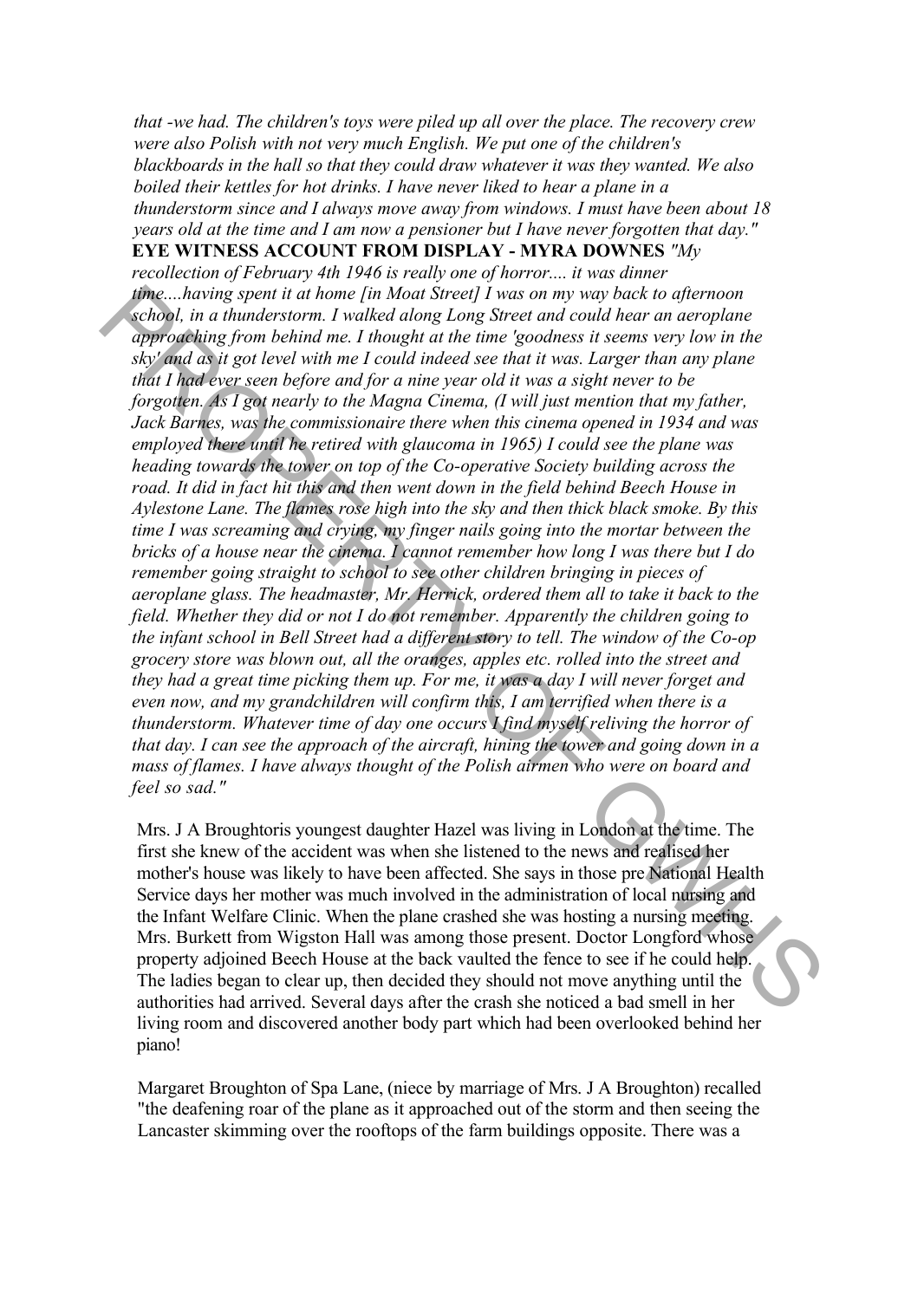tremendous explosion followed by an eerie silence. For a long time afterwards the sky was full of small pieces of singed debris drifting down for all the world like black snow."

The six crew members were buried on 7/2/1946 in the Polish War Graves Section of Newark Cemetery, London Road, Newark, Notts. Many hundreds of their countrymen who fought in the allied cause are there also.

Lightening was not the cause of the crash, though the plane was very likely struck. Notes on the RAF Accident Card state the 'plane entered Cumulo-nimbus cloud causing the pilot to lose control and plough into the ground at speed. The Pitot Head could have frozen causing subsequent failure of the ASI. To undergo investigation'. Put more simply this means the pilot flew into dark thunder clouds and therefore lost visibility. The outside temperature would have dropped suddenly. A tube on the wing takes air to the Pitot Head which measures air speed and then indicates this via a dial in the cockpit (the Air Speed Indicator). From this the speed of the plane is known. If it had frozen and was not working the pilot would have no idea of his speed and probably went too fast causing structural stress and the plane to break up. This would make it even more unstable and leaking fuel would cause a fire perhaps made worse by the lightening. Nears on the RAF Accided Crad state the plane entered Camulo-minbus cloud<br>many per point to lose control and plough into the ground at speed. The Pitot Head<br>could page frozen causing subsequent failure of the ASI. To unde

When the present All Saints C of E Primary School and Community Centre was built in the 1970s in the field where the main part of the plane came down, more fragments were found. In 1996 to commemorate the 50th anniversary of the tragedy a permanent display was created there by the Head Teacher, Cheryl Pharoah. This includes a cross-section diagram of a Lancaster, plaque with details of the crew and glass case with pieces from the plane, eye witness statements and a newspaper account. The most poignant is a perspex cross about 4" tall carved by a German POW from part of the wind shield and donated by a descendant. The display can be viewed during school hours by prior arrangement with reception staff and is well worth a visit. A service of remembrance is held at the school each year on the anniversary of the crash.

Tricia Berry

Sources: Newspapers at Leics. RO, Display at All Saints C of E School (with special thanks to Head Teacher, Cheryl Pharoah, for photocopying some of her exibits for me), Grave stones in Newark Cemetery, Sue Dickinson (historian) at RAF Air Historical Branch, Phone: 95271 7442.

Further research at the National Archives (PRO) Kew, would probably lead to the results of the official investigation into this accident. A job for another day! Writing this it made me realise how lucky Wigston was to escape so lightly. Nothing was damaged that could not be repaired. No-one was killed or even seriously injured, though I understand one poor lady 'never did any good afterwards'. Also a man suffered a heart attack a few months later which might have been brought on by the shock of it all.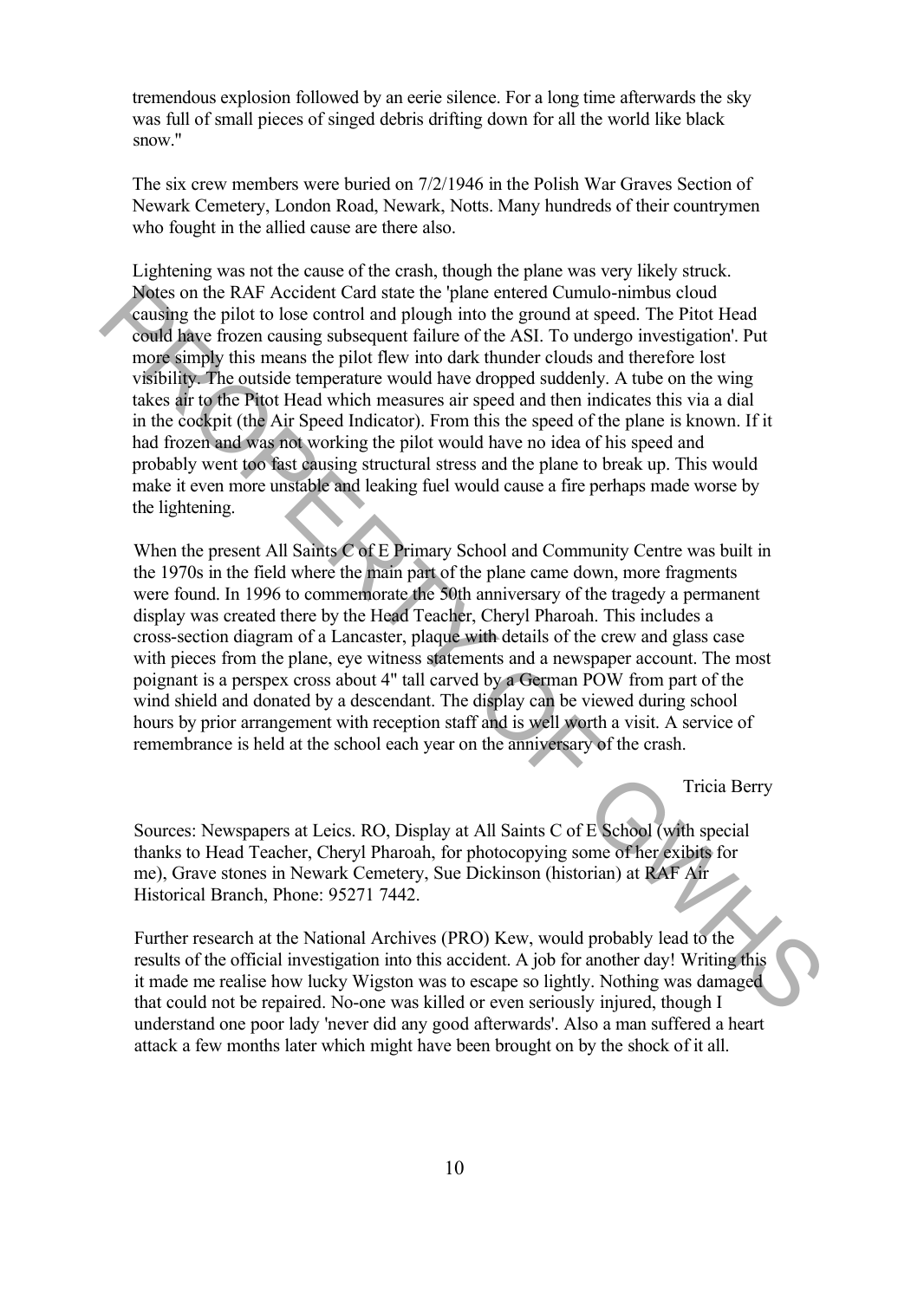

Section of 1955 Ordnance Survey Map showing site of the crash and nearby buildings mentioned in the text.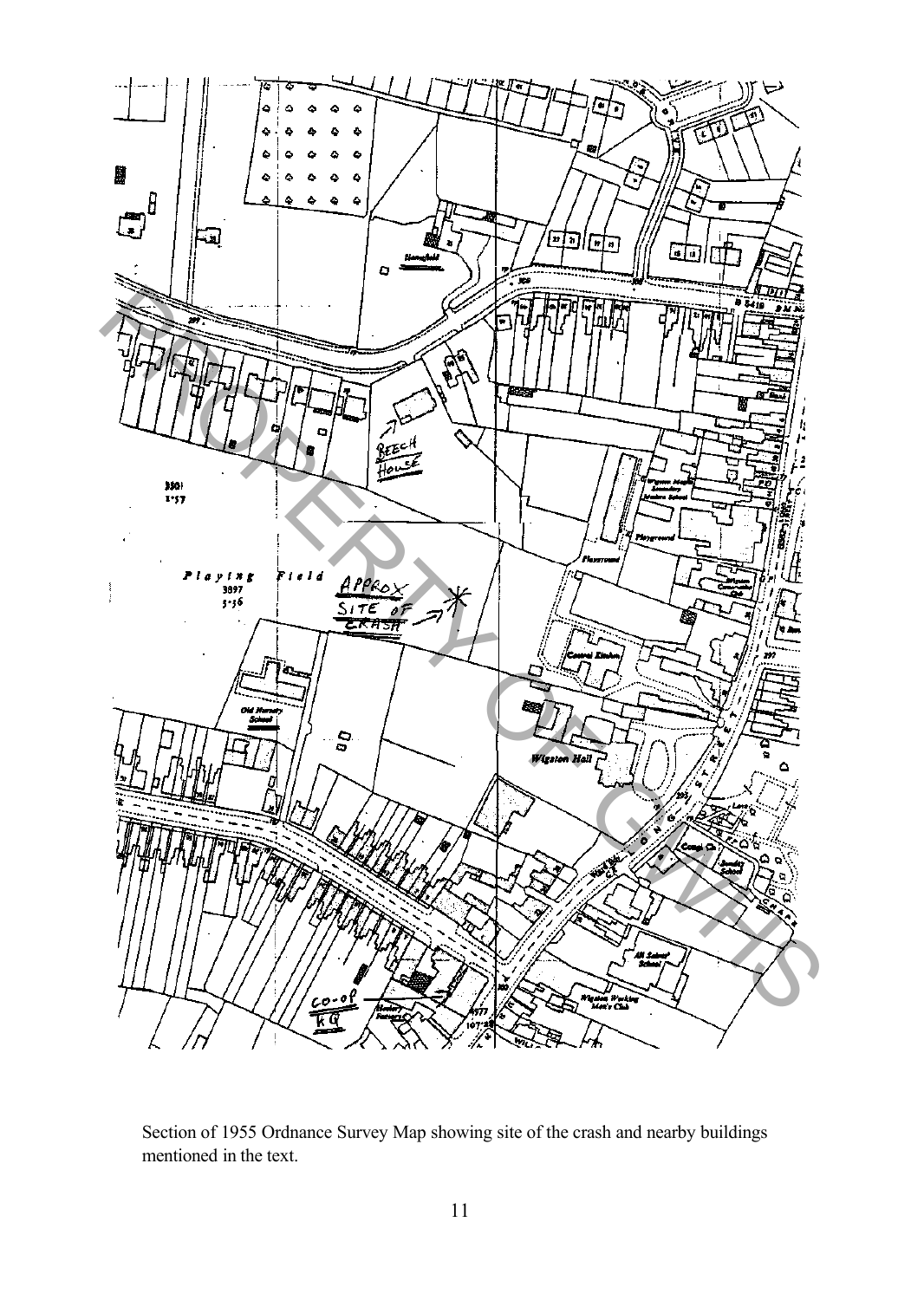

/